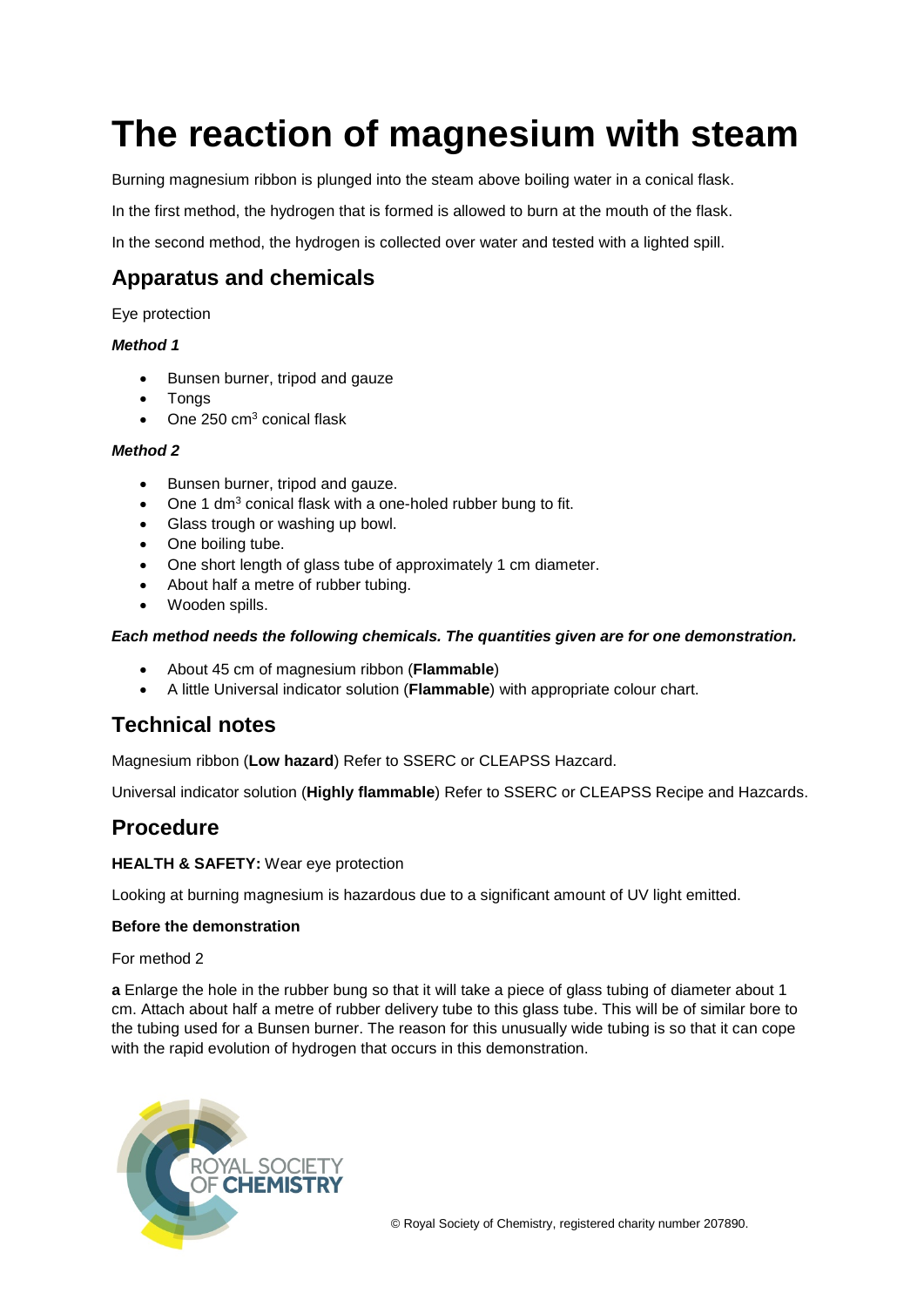#### **The demonstration**

#### Method 1

**a** Stand the 250 cm<sup>3</sup> conical flask on the tripod and clamp its neck to steady it. Place about 50 cm<sup>3</sup> of water in the flask. Bring this to the boil and allow it to boil for at least five minutes to displace all the air from the flask and replace it with steam. Take three 15 cm lengths of magnesium ribbon and twist them together to form a length of plaited ribbon of the same length. This is more rigid than a single strand and can therefore be manoeuvred more easily when held in a pair of tongs. Take care that the ribbon does not break during plaiting. Leave the Bunsen burner on, boiling the water.



**b** Holding the plaited magnesium ribbon in tongs by one end, light the other end in the Bunsen flame (a second Bunsen burner may be helpful) and hold the burning end in the steam inside the flask. Avoid looking directly at the burning ribbon. The ribbon will continue to glow brightly, forming hydrogen by reaction with steam. This ignites and burns at the mouth of the flask with a slightly yellowish flame. The magnesium oxide falls into the water and a little dissolves. Turn off the Bunsen burner and add a few drops of Universal indicator to the water. It will be significantly alkaline due to dissolved magnesium hydroxide.

#### Method 2

**b** Stand the 1 dm<sup>3</sup> conical flask on the tripod and clamp its neck to steady it. Place about 200 cm<sup>3</sup> of water in the flask. Bring this to the boil and allow it to boil for at least five minutes to displace all the air from the flask and replace it with steam. Plait the magnesium as described above and attach it to the

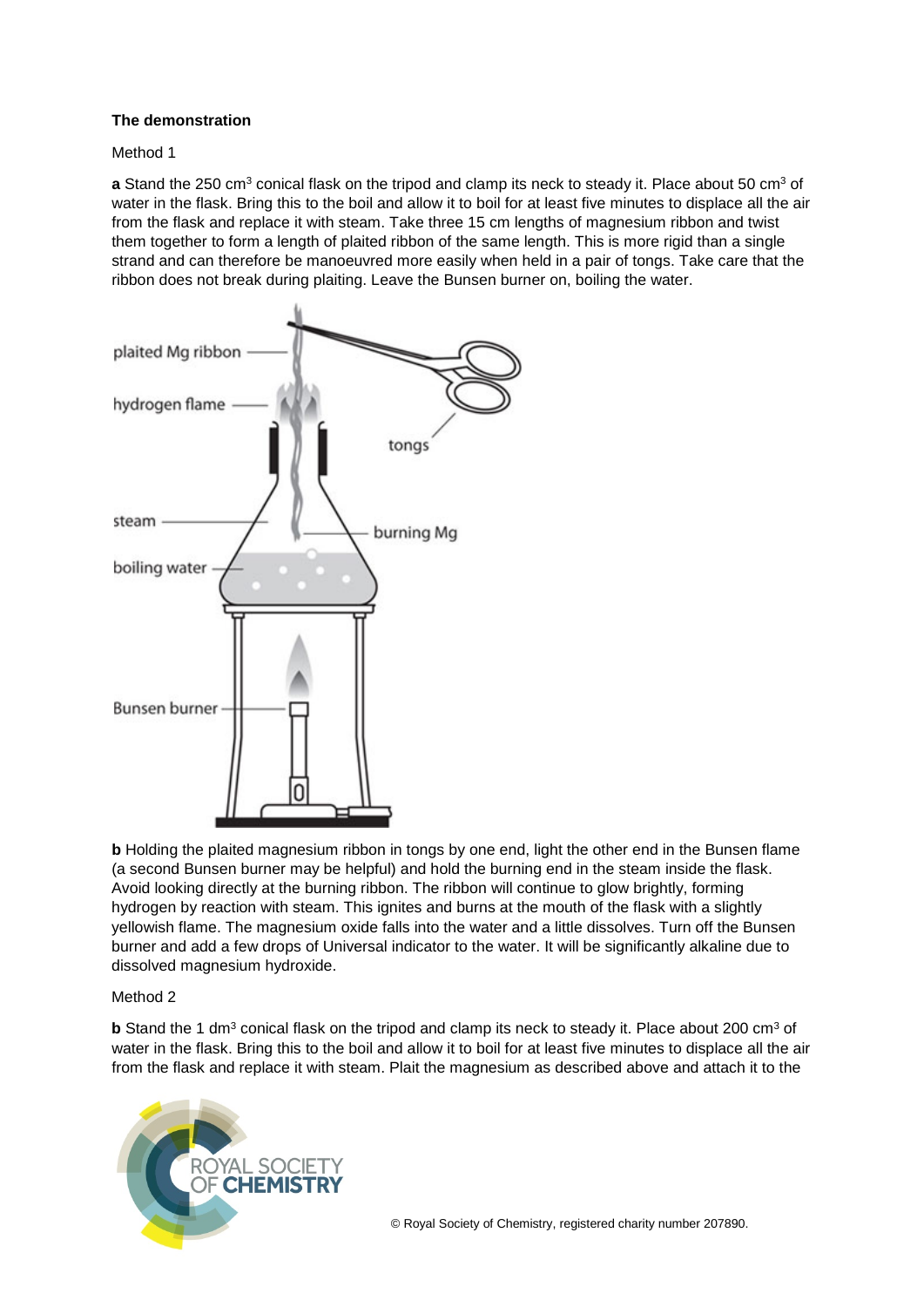underside of the bung on the wide bore delivery tube. The easiest way to do this is to cut a small slit in the rubber with a scalpel and insert one end of the plaited ribbon into the slit.

**c** Fill a trough with water and clamp a boiling tube full of water in an inverted position with its mouth under water. Place the free end of the rubber delivery tube in the mouth of the boiling tube. Clamp the delivery tube if necessary to prevent it coming out of the mouth of the boiling tube as the other end, attached to the bung, is moved (see diagram).



**d** Leave the Bunsen burner on, boiling the water. Light the end of the plaited magnesium ribbon and lower it into the steam in the flask until the bung is fitted into the mouth of the flask. The magnesium will continue to glow brightly in the steam, forming hydrogen. This will be forced along the delivery tube and some will be collected in the boiling tube, although much will overflow. Remove the bung and delivery tube from the flask to prevent suck-back and test the gas in the boiling tube with a lighted spill. It will 'pop' showing it to be hydrogen. The magnesium oxide will have fallen into the water and a little will have dissolved.

**e** Turn off the Bunsen burner and add a few drops of Universal indicator to the water. It will be significantly alkaline due to dissolved magnesium hydroxide.

#### **Visual tips**

The hydrogen flame in method 1 would be more easily seen in a slightly darkened room.

# **Teaching notes**

Do not allow the burning magnesium to touch the side of the flask. This can be a difficult task if you are dazzled by its flame. Wearing sunglasses might help.

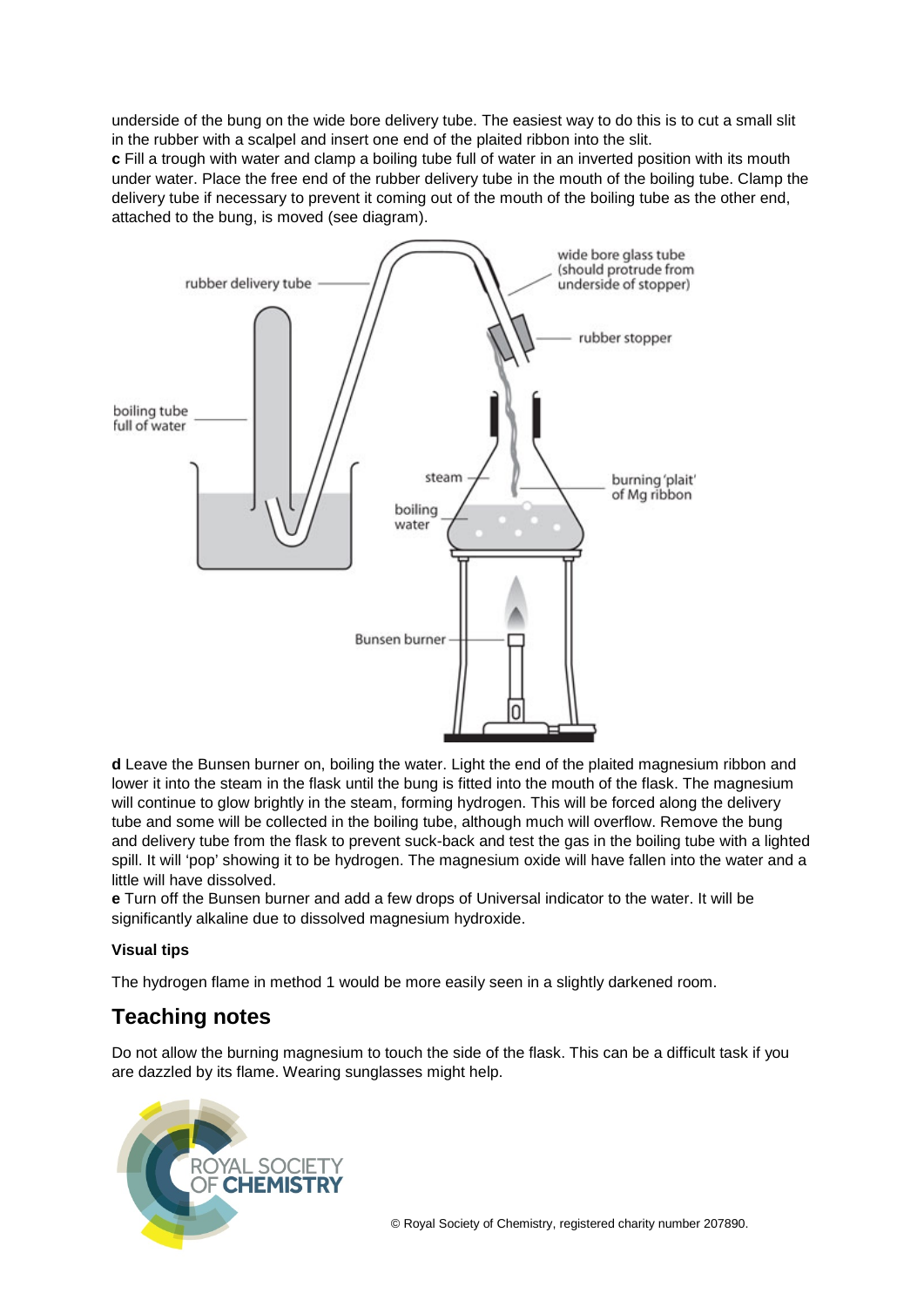Compare the reaction of magnesium with steam with its reaction with cold water using the apparatus shown in the diagram. Very small bubbles will be seen on the surface of the magnesium but it will take several days before a significant volume can be collected.



#### **Theory**

The reaction is  $Mg(s) + H_2O(g) \rightarrow MgO(s) + H_2(g)$ Followed by  $MgO(s) + H_2O(l) \rightarrow Mg(OH)_2(aq)$ 

### **Reference**

This experiment has been adapted from *Classic Chemistry Demonstrations*, Royal Society of Chemistry, London, p.199-203

#### **Useful resource**

Another method for this reaction (see diagram) is described in Nuffield combined science teachers' guide II, Sections 6 – 10. London: Longman/Penguin, 1970, 62. This may be suitable as a class experiment. The steam is generated by heating mineral wool soaked with water. However, the testtubes (which must be of borosilicate glass) often crack and are ruined by the reaction of the hot magnesium with the glass.